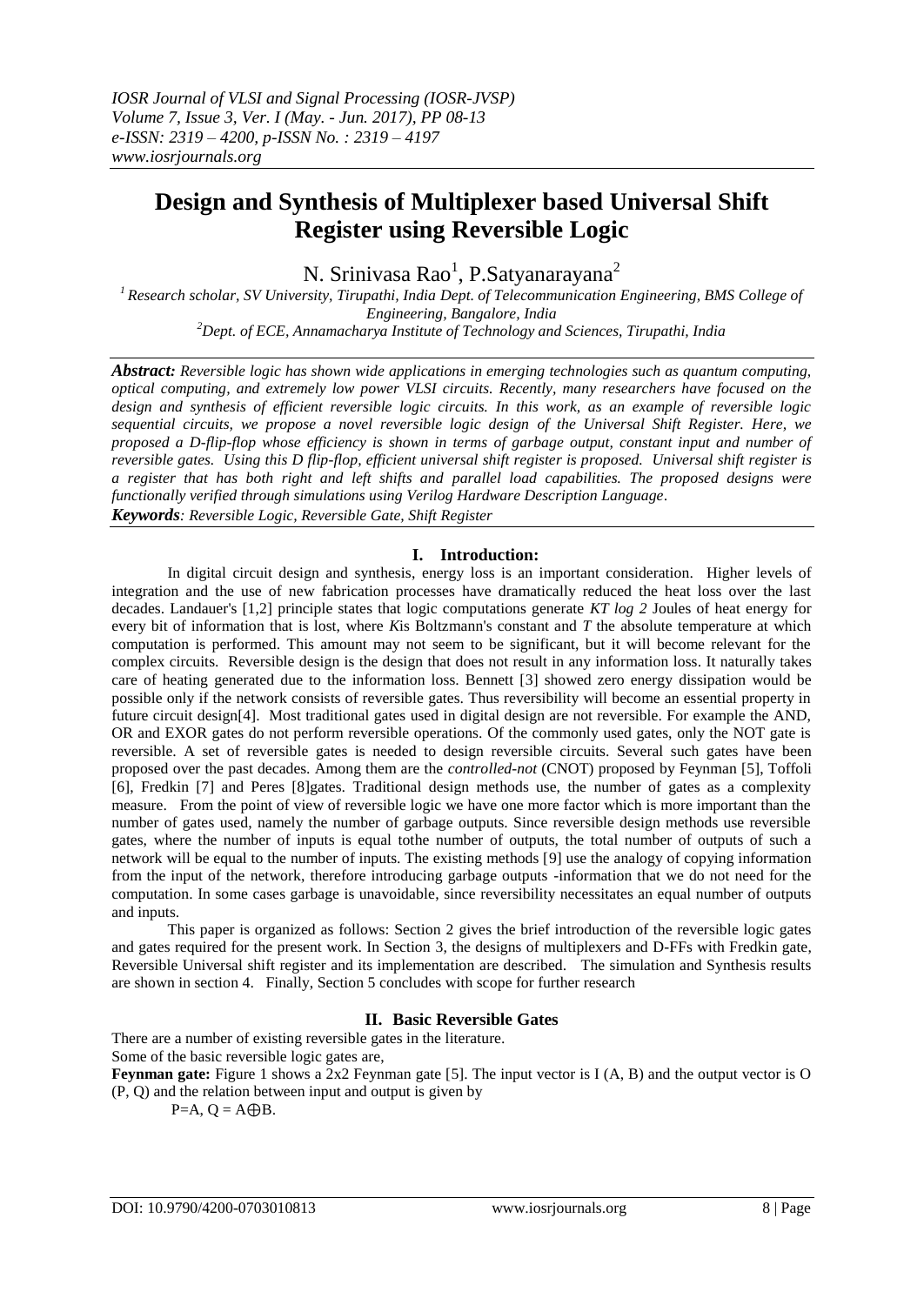

**Figure 1**: Feynman gate

**Double Feynman gate (F2G):** Figure 2 shows a 3x3 Double Feynman gate. The input vector is I (A, B, C) and the output vector is  $O(P, Q, R)$  and output is defined by





**Figure 2**: Double Feynman gate

**Fredkin** *Gate:* Figure 3 shows a 3\*3 Fredkin gate [7]. The input vector is I (A, B, C) and the output vector is O (P, Q, R). The output is defined by

P=A,Q=A′B⊕AC and R=A′C⊕AB



**Figure3**: Fredkin gate

Peres Gate: Figure 4 shows a 3\*3 Peres gate [8]. The input vector is I (A, B, C) and the output vector is O (P, Q, R). The output is defined by

 $P = A$ ,  $Q = A \oplus B$  and  $R = AB \oplus C$ .





# **III. Proposed Work**

There are many existing designs [12] to demonstrate the working of universal shift register. In these designs, different reversible gates are used to realize various components. In this paper, authors have used only one type of reversible gate, i.e. Fredkingate for realizing multiplexer and D-FF and hence 4-bit universal shift register.

#### **3.1 Fredkin gate used as 2 to 1 multiplexer**

Initially, the component 2 to 1 multiplexer [10] which is shown in Figure 5. This is demonstrated using one fredkin gate. It has two garbage outputs, and zero constant inputs.



**Figure 5**: 2 to 1 mux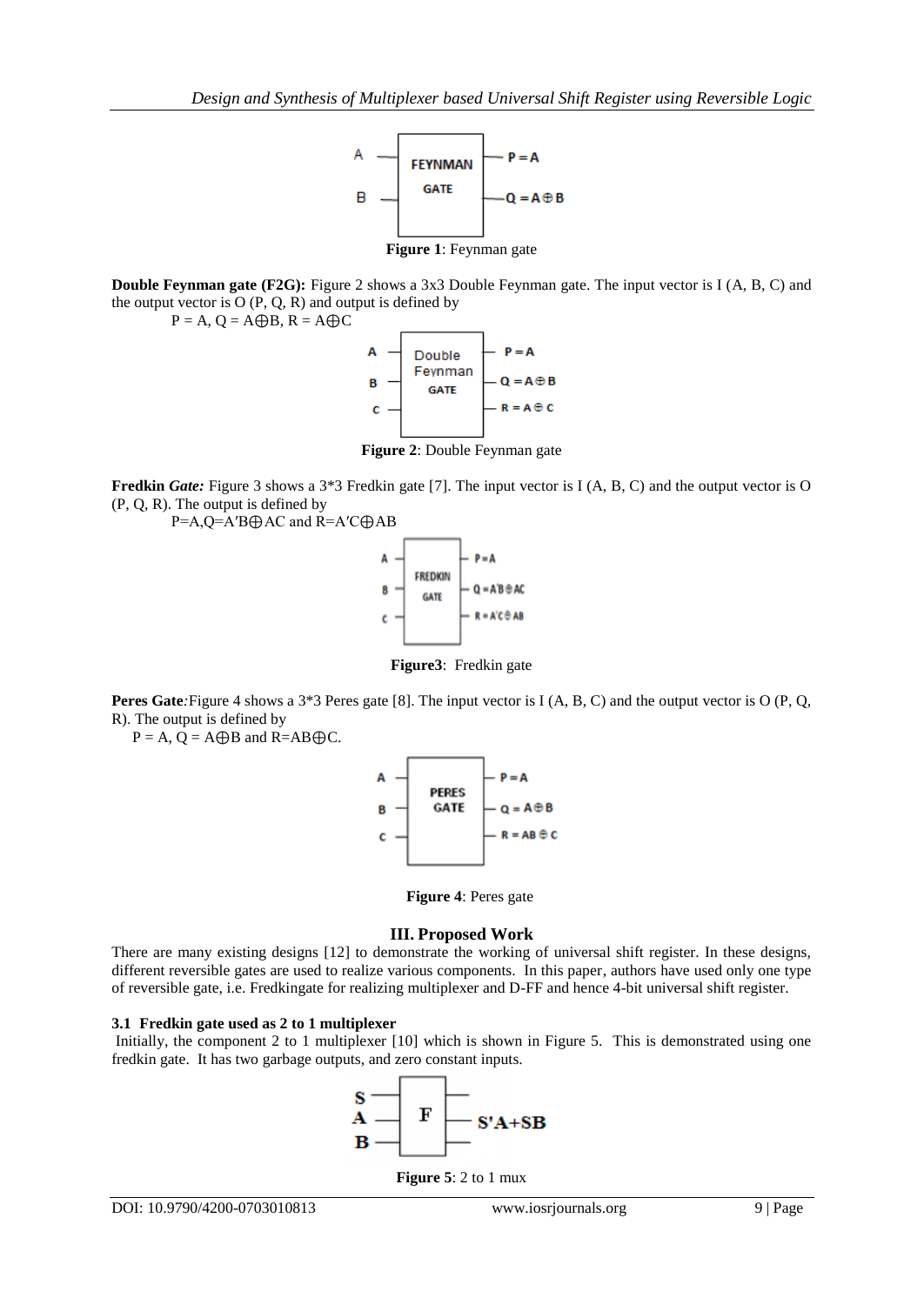## **3.2 4 to 1 multiplexer**



**Figure 6**: 4 to 1 mux

Figure 6 shows 4 to 1 multiplexer using 2 to 1 multiplexers. This is realized using 3 fredkin gates. It has 6 garbage outputs, and zero constant inputs.

#### **3.3 D-Flip-flop**

This is the novelty of our work which is different from other existing designs. Here the D-FF is designed using mutilplexers. Figure 7 shows the design of master-slave D-FF using mutilpexers. There are two 2 to 1 mutiplxers each acts as D-latch. This is realised using two fredkin and two feynman gates. Feynman gates are used to avoid fanout problem. It has 4 garbage outputs and 2 constant inputs.



#### **3.4 Universal Shift Register**

Universal shift register is a register which stores binary data and can be shifted left or right when a clock signal is applied. All modes of operation such as serial-in serial-out (SISO), serial-in parallel-out (SIPO), parallel-in serial-out (PISO) and parallel-in parallel-out (PIPO) can also be performed upon the occurrence of clock. Figure 8 shows our proposed universal shift register which consists of 4 D flip-flopblocks and four 4-to-1 multiplexers.



**Figure 8**: universal shift register

The four multiplexers have two common selection inputs S1 and S0. Input 0 in each multiplexer is selected when  $S1S0 = 00$ , input 1 is selected when  $S1S0 = 01$ , and similarly for other two inputs. The functional characteristic of the register is given in table 1.

| <b>Tavic 1.</b> I anchonal table |    |                    |
|----------------------------------|----|--------------------|
| Mode control                     |    |                    |
| S <sub>1</sub>                   | S0 | register operation |
|                                  |    | No change          |
|                                  |    | Shl                |
|                                  |    | Shr                |
|                                  |    | Parallel load      |

**Table 1**: Functional table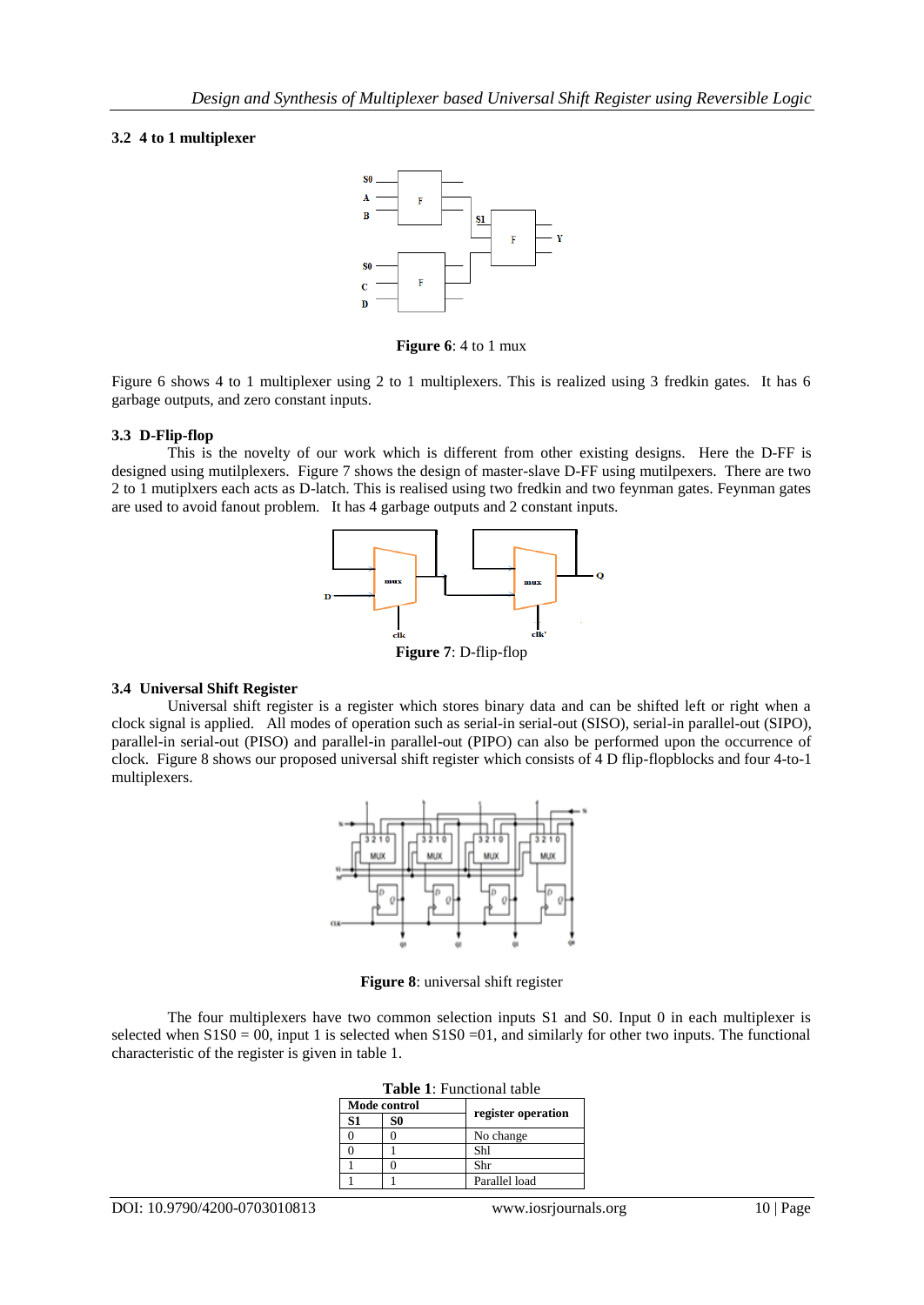When  $S1S0 = 00$ , the present value of the register is applied to the D inputs of the flip-flops. This condition forms a path from the output of each flip-flop into the input of the same flip-flop, so that the output recirculates to the input. When S1S0 = 01 enables shift left operation with the serial input transferred into the rightmost flip-flop. When  $S1S0 = 10$  shift right operation results with the serial input going into the leftmost flip-flop. Finally when  $S1S0 = 11$ , binary information in parallel input lines is transferred into register, simultaneously during next clock pulse.

Thus in the design of the 4- bit reversible universal shift register four 4:1 MUXes will have  $4\times1=4$ garbage outputs, four D-FFs have 4x4=16 garbage outputs and 8 constant inputs. Thus, the total of the 4 bit universal shift register have 28 gates, 20 garbage outputs and 8 constant inputs.

## **IV. Simulation And Verification**

The proposed designs were functionally verified through simulations coding their designs in the Verilog Hardware Description Language. In order to achieve this, we built a library of reversible gates in Verilog HDL and use it to code the proposed designs of sequential circuits. The library contains the Verilog codes of reversible gates such as the Fredkin gate, the Toffoli gate, the Peres gate, Feynman gate etc. We have created test benches for every reversible sequential circuits proposed in this work to verify their functionality. The functional verification of Verilog HDL codes is done using the ISim simulator and synthesis is done using XST synthesizer. The simulation results are shown in figure9-11 and the synthesis results are shown in figure12-15.



**Figure 9**: Simulation result of 4-bit universal shift register



**Figure 10**: Simulation result of 4-bit universal shift register



**Figure 11**: Simulation result of D-FF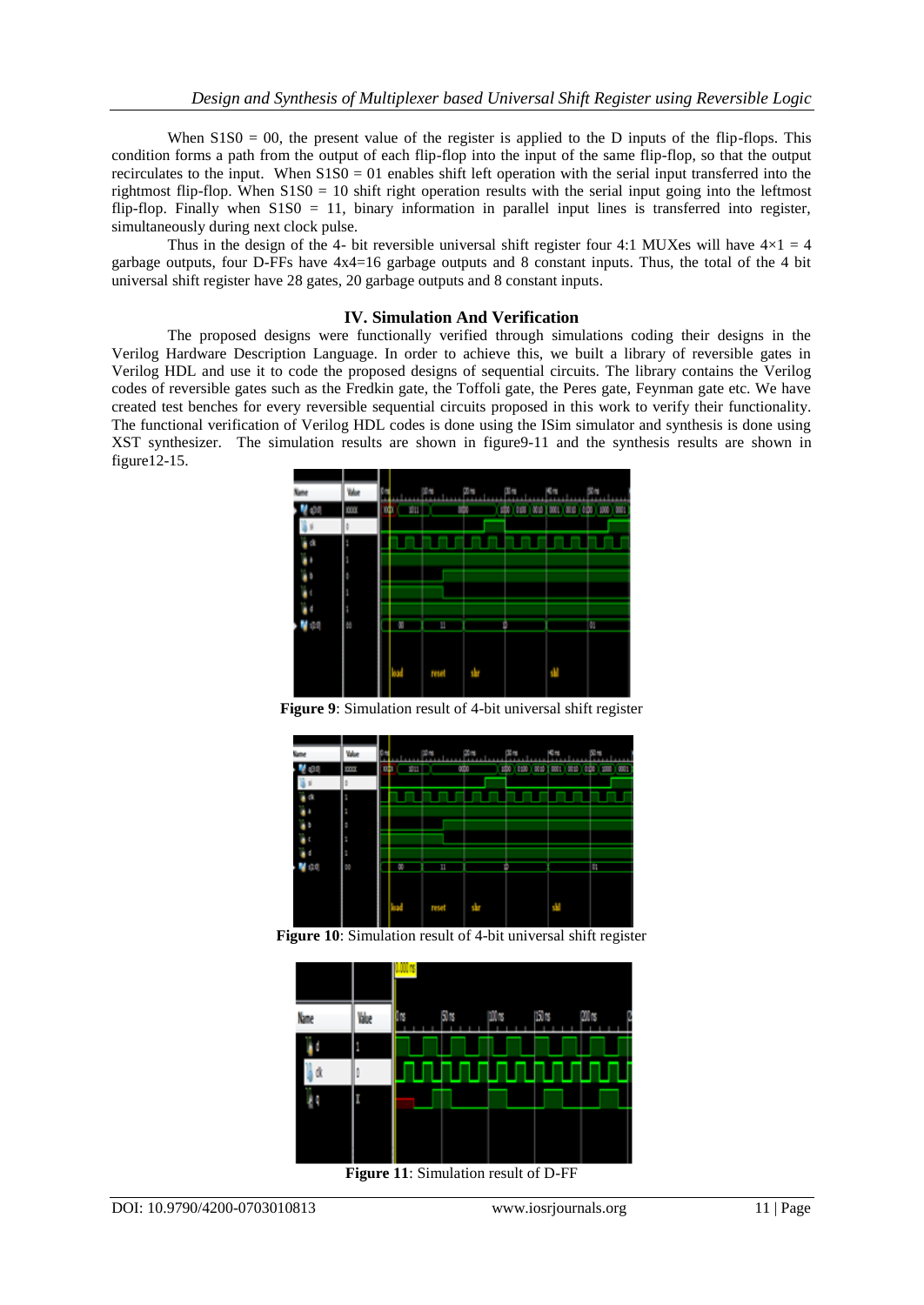

**Figure 12**: Synthesis diagram of D-FF



**Figure 13**: Synthesis diagram of 4 to 1 mux



**Figure 14**: Synthesis diagram of top view of universal shift register



**Figure 15**: Synthesis diagram of expanded view of universal shift register